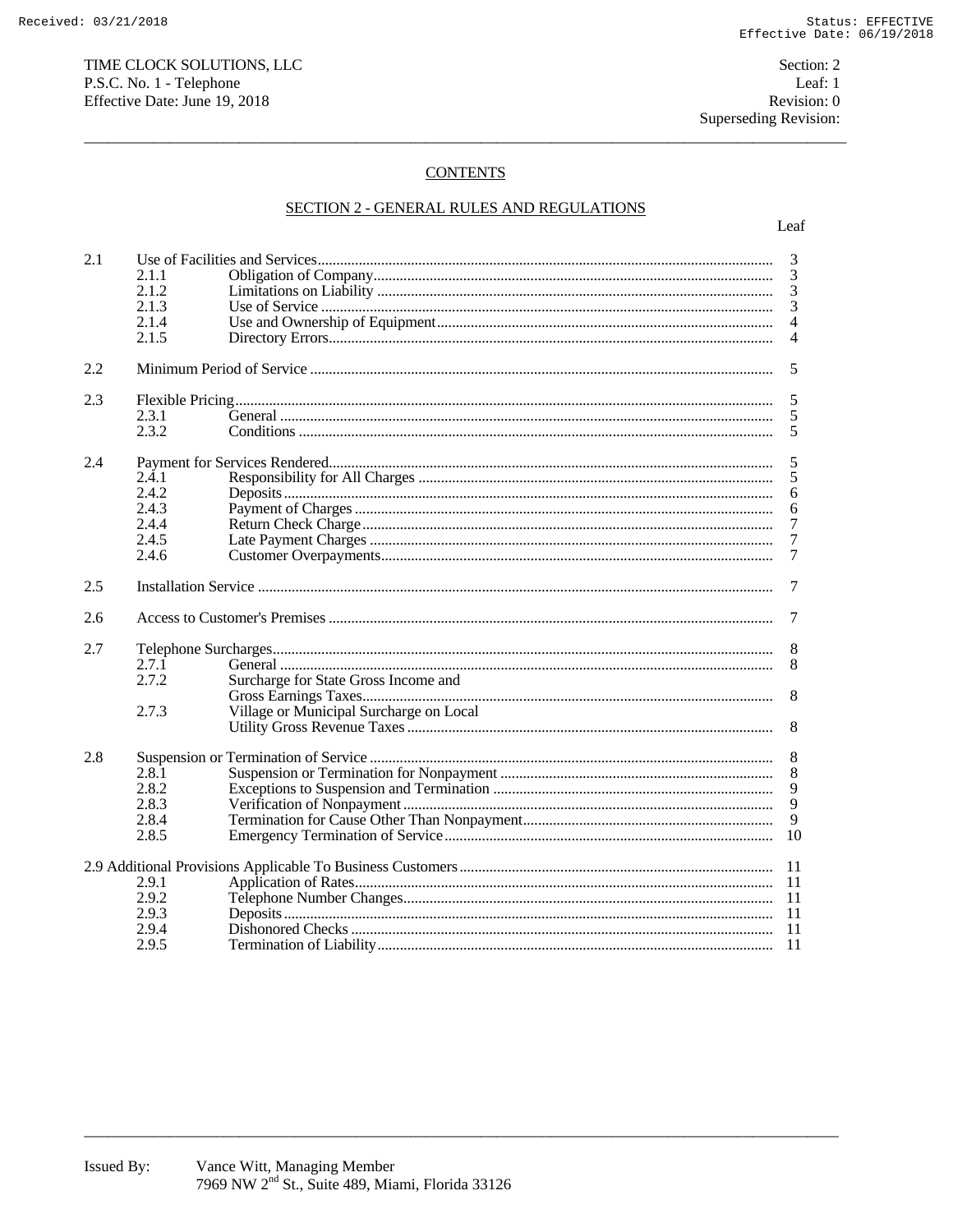# TIME CLOCK SOLUTIONS, LLC Section: 2 P.S.C. No. 1 - Telephone Leaf: 2<br>
Effective Date: June 19, 2018 Revision: 0 Effective Date: June 19, 2018

## CONTENTS (cont'd)

 $\overline{a}$  , and the state of the state of the state of the state of the state of the state of the state of the state of the state of the state of the state of the state of the state of the state of the state of the state o

# SECTION 2 - GENERAL RULES AND REGULATIONS (cont'd)

|      | 2.10.2  |  |    |
|------|---------|--|----|
|      | 2.10.3  |  |    |
|      | 2.10.4  |  |    |
|      |         |  |    |
|      | 2.10.5  |  |    |
|      | 2.10.6  |  |    |
|      | 2.10.7  |  |    |
|      | 2.10.8  |  | 14 |
|      | 2.10.9  |  |    |
|      | 2.10.10 |  |    |
|      | 2.10.11 |  |    |
|      | 2.10.12 |  |    |
| 2.11 |         |  |    |
|      | 2.11.1  |  |    |
|      | 2.11.2  |  |    |
|      |         |  |    |
| 2.12 |         |  |    |
|      | 2.12.1  |  |    |
|      | 2.12.2  |  |    |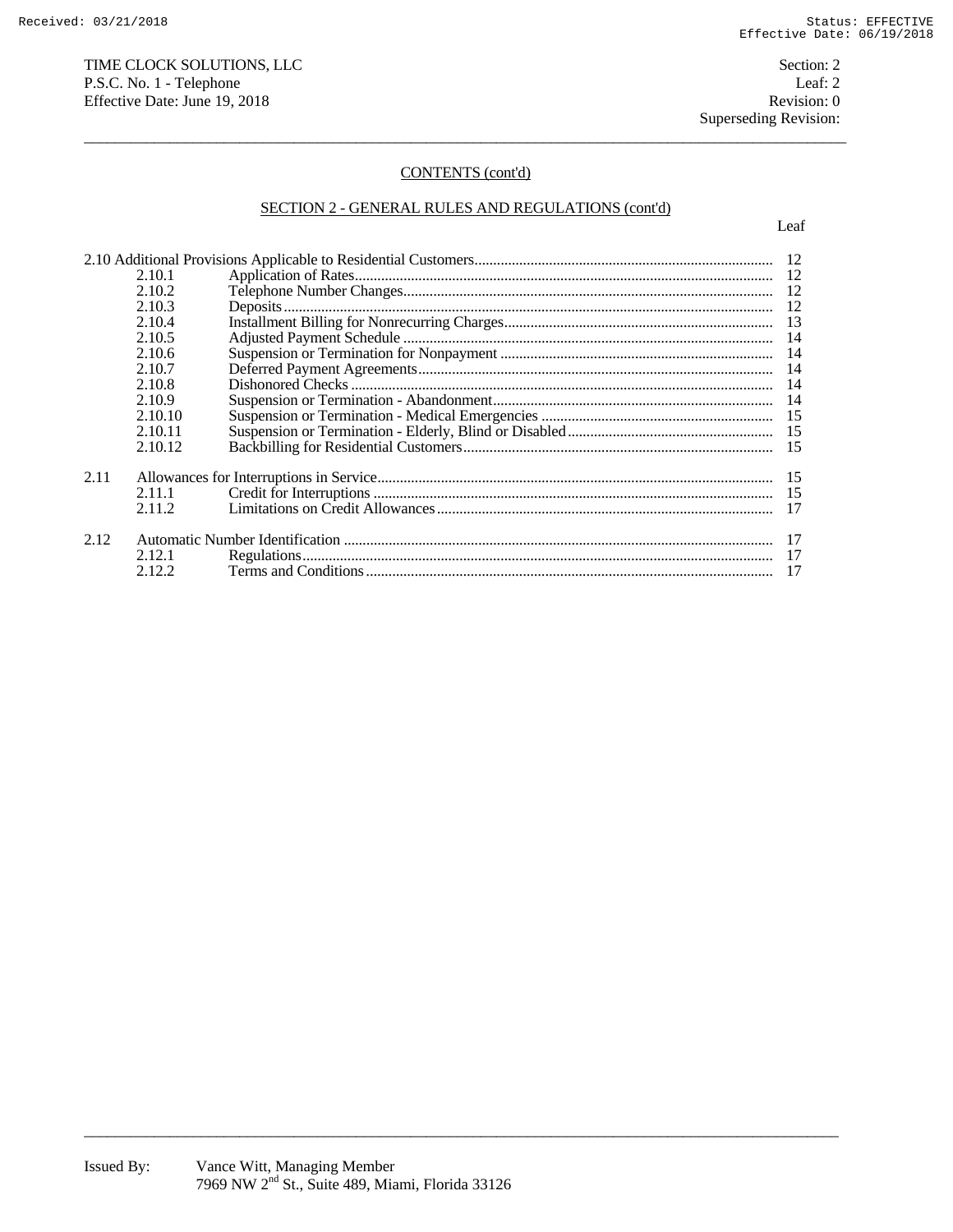$\overline{a}$  , and the state of the state of the state of the state of the state of the state of the state of the state of the state of the state of the state of the state of the state of the state of the state of the state o

### 2.1 USE OF FACILITIES AND SERVICE

#### 2.1.1 Obligation of the Company

 In furnishing facilities and service, the Company does not undertake to transmit messages, but furnishes the use of its facilities to its customers for communications.

 The Company's obligation to furnish facilities and service is dependent upon its ability (a) to secure and retain, without unreasonable expense, suitable facilities and rights for the construction and maintenance of the necessary circuits and equipment; (b) to secure and retain, without unreasonable expense, suitable space for its plant and facilities in the building where service is or will be provided to the customer; or (c) to secure reimbursement of all costs where the owner or operator of a building demands relocation or rearrangement of plant and facilities used in providing service therein.

 The Company shall not be required to furnish, or continue to furnish, facilities or service where the circumstances are such that the proposed use of the facilities or service would tend to adversely affect the Company's plant, property or service.

 The Company reserves the right to refuse an application for service made by a present or former customer who is indebted to the Company for service previously rendered pursuant to this Tariff until the indebtedness is satisfied.

### 2.1.2 Limitations on Liability

a. Indemnification by Customer

 The customer and any authorized or joint users, jointly and severally shall indemnify, defend and hold the Company harmless against claims, loss, damage, expense (including attorneys' fees and court costs) for libel, slander, or infringement of copyright arising from the material transmitted over its facilities; against claims for infringement of patents arising from combining with, or using in connection with, facilities of the Company, equipment and systems of the customer; and against all other claims arising out of any act or omission of the customer in connection with facilities provided by the Company or the customer. In the event any such infringing use is enjoined, the customer, authorized user or joint user at its option and expense, shall obtain immediately a dismissal or stay of such injunction, obtain a license or other agreement so as to extinguish any claim of infringement, or terminate the claimed infringing use or modify such infringement.

b. Customer-Provided Equipment

 The service and facilities furnished by the Company are subject to the following limitations: the Company shall not be liable for damage arising out of mistakes, omissions, interruptions, delays, errors or defects in transmission or other injury, including but not limited to injuries to persons or property from voltages or currents transmitted over the facilities of the Company caused by customerprovided equipment or premises wire.

c. Use of Facilities of Other Companies

 When the facilities of other companies are used in establishing a connection, the Company is not liable for any act, error, omission, or interruption caused by the other company or their agents or employees. This includes the provision of a signaling system database by another company.

## 2.1.3 Use Of Service

 Any service provided under this Tariff may be resold to or shared (jointly used) with other persons at the customer's option. The customer remains solely responsible for all use of service ordered by it or billed to its telephone number(s) pursuant to this Tariff, for determining who is authorized to use its service, and for promptly notifying the Company of any unauthorized use. The customer may advise its customers that a portion of its service is provided by the Company, but the customer shall not represent that the Company jointly participates with the customer in the provision of the service.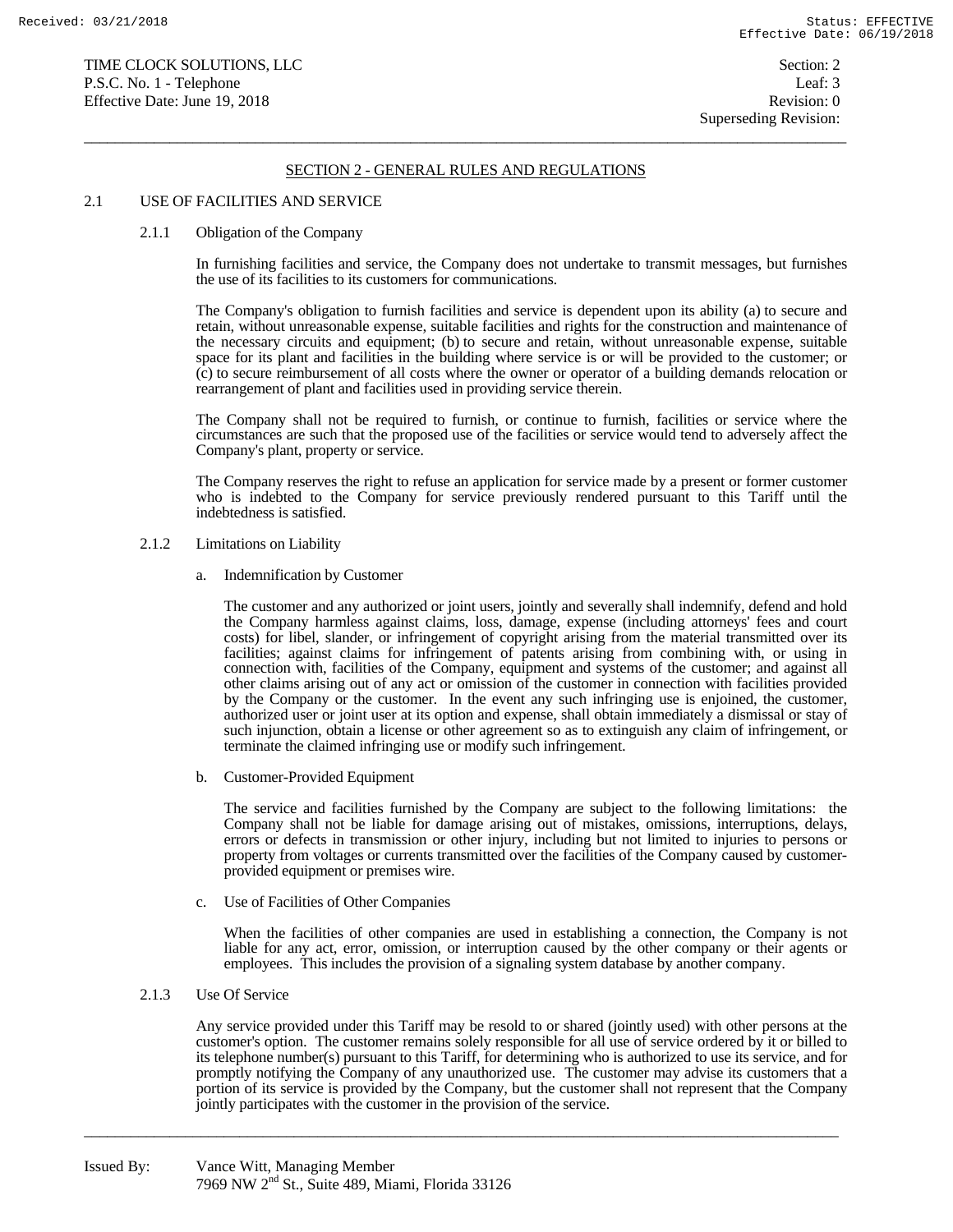$\overline{a}$  , and the state of the state of the state of the state of the state of the state of the state of the state of the state of the state of the state of the state of the state of the state of the state of the state o

### 2.1 USE OF FACILITIES AND SERVICE (cont'd)

### 2.1.4 Use and Ownership of Equipment

 The Company's equipment, apparatus, channels and lines shall be carefully used. Equipment furnished by the Company shall remain its property and shall be returned to the Company whenever requested, within a reasonable period following the request, in good condition, reasonable wear and tear accepted. The customer is required to reimburse the Company for any loss of, or damage to, the facilities or equipment on the customer's premises, including loss or damage caused by agents, employees or independent contractors of the customer through any negligence.

## 2.1.5 Directory Errors

 In the absence of gross negligence or willful misconduct and except for the allowances stated below, no liability for damages arising from errors or mistakes in or omissions of directory listings, or errors or mistakes in or omissions of listings obtainable from the directory assistance operator, including errors in the reporting thereof, shall attach to the Company.

 An allowance for errors or mistakes in or omissions of published directory listings or for errors or mistakes in or omissions of listings obtainable from the directory assistance operator shall be given as follows:

- a. Free Listings: For free or no-charge published directory listings, credit shall be given at the rate of two times the monthly tariff rate for an additional or charge listing for each individual, auxiliary or party line, PBX trunk or Centrex attendant loop affected, for the life of the directory or the charge period during which the error, mistake or omission occurs.
- b. Charge Listings: For additional or charge published directory listings, credit shall be given at the monthly tariff rate for each such listing for the life of the directory or the charge period during which the error, mistake or omission occurs.
- c. Operator records: For free or charge listings obtainable from records used by the directory assistance operator, upon notification to the Company of the error, mistake or omission in such records by the subscriber, the Company shall be allowed a period of three business days to make a correction. If the correction is not made in that time, credit shall be given at the rate of 2/30ths of the basic monthly rate for the line or lines in question for each day thereafter that the records remain uncorrected. (Where Centrex attendant loops are involved, credit shall be given at the rate of 2/30ths of the basic monthly rate for PBX trunks.)
- d. Credit limitation: The total amount of the credit provided for the preceding paragraphs 1, 2, and 3 shall not exceed, on a monthly basis, the total of the charges for each charge listing plus the basic monthly rate, as specified in paragraph 3, for the line or lines in question.
- e. Definitions: As used in Paragraphs 1, 2, 3, and 4 above, the terms "error," "mistake" or "omission" shall refer to a discrepancy in the directory listing or directory assistance records which the Company has failed to correct and where the error affects the ability to locate a particular subscriber's correct telephone number. The terms shall refer to addresses only to the extent that an error, mistake or omission of an address places the subscriber on an incorrect street or in an incorrect community.
- f. Notice: Such allowances or credits as specified in Paragraphs 1, 2, and 3 above, shall be given upon notice to the Company by the subscriber that such error, mistake or omission has occurred; provided, however, that when it is administratively feasible for the Company to have knowledge of such error, mistake or omission, the Company shall give credit without the requirement of notification by the subscribers.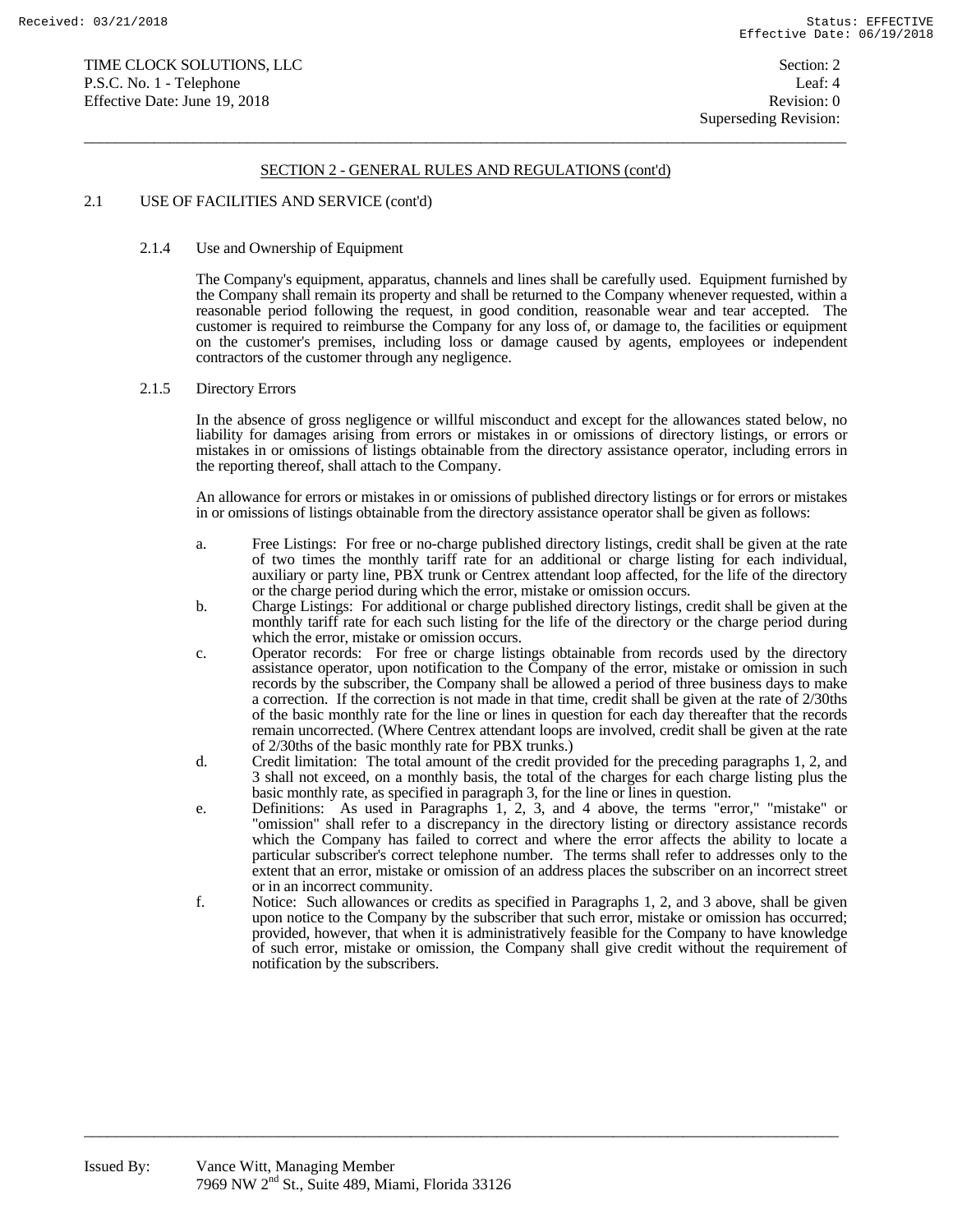$\overline{a}$  , and the state of the state of the state of the state of the state of the state of the state of the state of the state of the state of the state of the state of the state of the state of the state of the state o

### 2.2 MINIMUM PERIOD OF SERVICE

 The minimum period of service is one month except as otherwise provided in this Tariff. The customer must pay the regular tariffed rate for the service they subscribe to for the minimum period of service. If a customer disconnects service before the end of the minimum service period, that customer is responsible for paying the regular rates for the remainder of the minimum service period. When the service is moved within the same building, to another building on the same premises, or to a different premises entirely, the period of service at each location is accumulated to calculate if the customer has met the minimum period of service obligation.

 If service is terminated before the end of the minimum period of service as a result of condemnation of property, damage to property requiring the premises to be abandoned, or by the death of the customer, the customer is not obligated to pay for service for the remainder of the minimum period.

 If service is switched over to a new customer at the same premises after the first month's service, the minimum period of service requirements are assigned to the new customer if the new customer agrees in writing to accept them. For facilities not taken over by the new customer, the original customer is responsible for the remaining payment for the minimum service period in accordance with the terms under which the service was originally furnished.

### 2.3 FLEXIBLE PRICING

#### 2.3.1 General

 Flexible Pricing sets minimum and maximum rates that can be charged for telephone service. The Company may change a specific rate within the range of the established minimum and maximum rates on one day's notice to customers and the Public Service Commission.

### 2.3.2. Conditions

- a. The Company reserves the right to change prices at any time subject to regulatory requirements by filing a revised Rate Attachment with the Commission.
- b. Individual written notice to Customers of rate changes shall be made in accordance with Commission regulations. Where there are no regulations, notification will be made in a manner appropriate to the circumstances involved.
- c. A rate shall not be changed unless it has been in effect for at least thirty (30) days.<br>d. A customer can request that the Company disconnect service that is provided under

 $\overline{a_1}$  ,  $\overline{a_2}$  ,  $\overline{a_3}$  ,  $\overline{a_4}$  ,  $\overline{a_5}$  ,  $\overline{a_6}$  ,  $\overline{a_7}$  ,  $\overline{a_8}$  ,  $\overline{a_9}$  ,  $\overline{a_9}$  ,  $\overline{a_9}$  ,  $\overline{a_9}$  ,  $\overline{a_9}$  ,  $\overline{a_9}$  ,  $\overline{a_9}$  ,  $\overline{a_9}$  ,  $\overline{a_9}$  ,

 d. A customer can request that the Company disconnect service that is provided under the Flexible Pricing due to a price increase. The customer will be credited for the difference between the new price and the old price retroactive to the effective date of the price increase if the customer notifies the Company of its desire to disconnect service within 20 days of receiving notification of the price increase.

## 2.4 PAYMENT FOR SERVICE RENDERED

### 2.4.1 Responsibility for All Charges

 Any applicant for facilities or service may be required to sign an application form requesting the Company to furnish the facilities or service in accordance with the rates, charges, rules and regulations from time to time in force and effect. The customer is responsible for all local and toll calls originating from the customer's premises and for all calls charged to the customer's line where any person answering the customer's line agrees to accept such charge.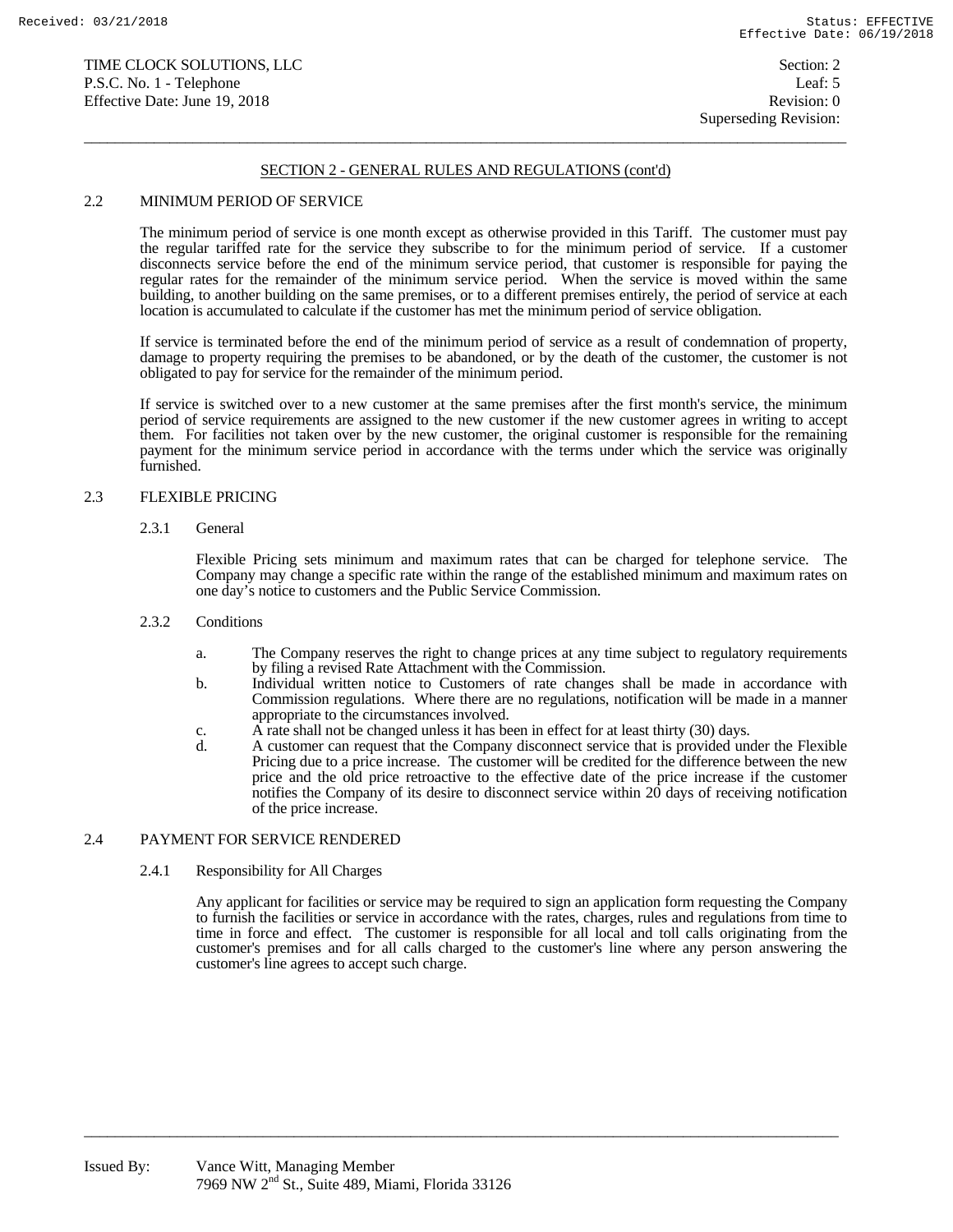$\overline{a}$  , and the state of the state of the state of the state of the state of the state of the state of the state of the state of the state of the state of the state of the state of the state of the state of the state o

### 2.4 PAYMENT FOR SERVICE RENDERED (cont'd)

#### 2.4.2 Deposits

 Subject to special provisions as may be set forth below and in Sections 2.9 and 2.10 of this Tariff, any applicant or customer whose financial responsibility is not established to the satisfaction of the Company may be required to deposit a sum up to an amount equal to the total of the estimated local service and intraLATA toll charges for up to two months for the facilities and service. If the minimum period of service for the requested facilities and service is more than one month, as specified in this Tariff, the customer may also be required to deposit a sum up to an amount equal to the total charges for service for the minimum service period less any connection charge paid by the customer.

 The fact that a deposit has been made shall in no way relieve the applicant or customer from complying with the Tariff regulations for the prompt payment of bills on presentation. Each applicant from whom a deposit is collected will be given a certificate of deposit and circular containing the terms and conditions applicable to deposits, in accordance with the Rules and Regulations of the Commission pertaining to customer deposits.

a. Interest on Deposits

 Simple interest at the rate specified by the Commission shall be credited or paid to the customer while the Company holds the deposit.

b. Inadequate Deposit

 If the amount of a deposit is proven to be less than required to meet the requirements specified above, the customer shall be required to pay an additional deposit upon request.

c. Return of Deposit

 When a deposit is to be returned, the customer may request that the full amount of the deposit be issued by check. If the customer requests that the full amount be credited to amounts owed the Company, the Company will process the transaction on the billing date and apply the deposit to any amount currently owed to the Company, and return any remaining amount of the deposit to the customer by check.

2.4.3 Payment of Charges

 Charges for facilities and service, other than usage charges, are due monthly in advance. All other charges are payable upon request of the Company. Bills are due on the due date shown on the bill and are payable at any business office of the Company, by U.S. Mail, or at any location designated by the Company. If objection is not received by the Company within three months after the bill is rendered, the items and charges appearing thereon shall be determined to be correct and binding upon the customer. A bill will not be deemed correct and binding upon the customer if the Company has records on the basis of which an objection may be considered, or if the customer has in his or her possession such Company records. If objection results in a refund to the customer, such refund will be with interest at the greater of the unadjusted customer deposit rate or the applicable late payment rate, if any, for the service classification under which the customer was billed. Interest will be paid from the date when the customer overpayment was made, adjusted for any changes in the deposit rate or late payment rate, compounded monthly, until the overpayment is refunded. Notwithstanding the foregoing, no interest will be paid by the Company on customer overpayments that are refunded within 30 days after the overpayment is received by the Company.

 Where an objection to the bill involves a superseded service order, the items and charges appearing on the bill shall be deemed to be correct and binding upon the customer if objection is not received by the Company within two months after the bill is rendered.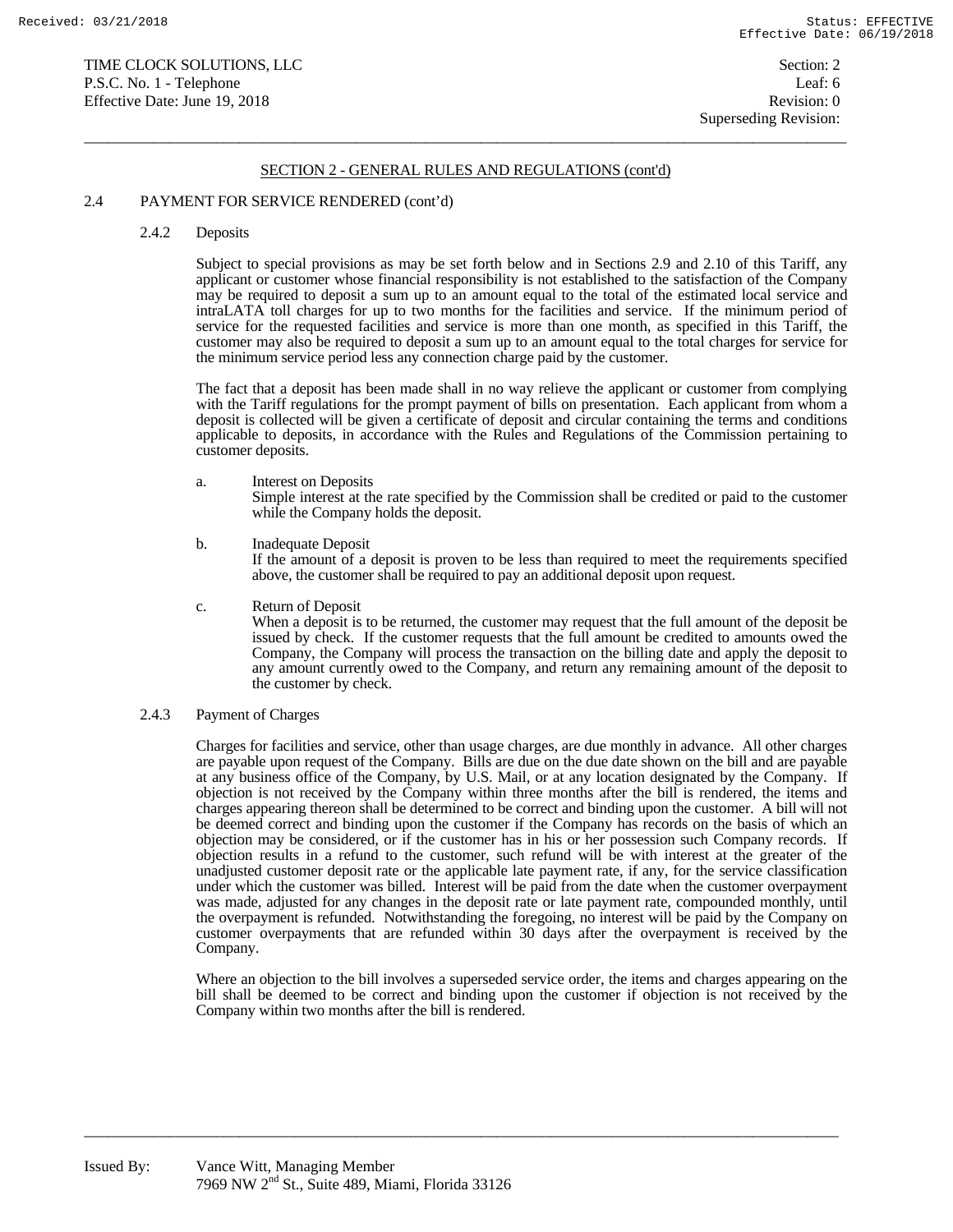$\overline{a}$  , and the state of the state of the state of the state of the state of the state of the state of the state of the state of the state of the state of the state of the state of the state of the state of the state o

### 2.4 PAYMENT FOR SERVICE RENDERED (cont'd)

#### 2.4.4 Return Check Charge

 When the bank returns a check that has been presented to the Company by a customer in payment for charges, the customer shall be responsible for the payment of a Returned Check Charge of \$10.00.

#### 2.4.5 Late Payment Charges

- a. Customer bills for telephone service are due on the due date specified on the bill. A customer is in default unless payment is made on or before the due date specified on the bill. If payment is not received by the customer's next billing date, a late payment charge of 1.5% will be applied to all amounts previously billed under this Tariff, excluding one month's local service charge, but including arrears and unpaid late payment charges.
- b. Late payment charges do not apply to those portions (and only those portions) of unpaid balances that are associated with disputed amounts. Undisputed amounts on the same bill are subject to late payment charges if unpaid and carried forward to the next bill.
	- c. Late payment charges do not apply to final accounts.<br>
	Late payment charges do not apply to government
	- Late payment charges do not apply to government agencies of the State of New York. These agencies are required to make payment in accordance with the provisions of Article XI-A of the State Finance Law (Chapter 153 of the Laws of 1984).

#### 2.4.6 Customer Overpayments

 The Company will provide interest on customer overpayments that are not refunded within 30 days of the date the Company receives the overpayment. An overpayment is considered to have occurred when payment in excess of the correct charges for service is made because of erroneous Company billing. The customer will be issued reimbursement for the overpayment, plus interest, or, if agreed to by the customer, credit for the amount will be provided on the next regular Company bill. The rate of interest shall be the greater of the customer deposit interest rate or the Company's applicable Late Payment Charge.

 Interest shall be paid from the date when overpayment was made, adjusted for any changes in the deposit rate or late payment rate, and compounded monthly, until the date when the overpayment is refunded. The date when overpayment is considered to have been made will be the date on which the customer's overpayment was originally recorded to the customer's account by the Company.

### 2.5 INSTALLATION SERVICE

 The Company provides a Half-Day Installation Plan, which offers customers half-day appointments (i.e., morning/afternoon or a rolling interval) for connection of Commission regulated service involving a customer premise visit. In the case of any inconsistency with the regulations in Part 609 of 16 NYCRR for installation service, the rules of the Commission shall prevail.

## 2.6 ACCESS TO CUSTOMER'S PREMISES

The customer shall be responsible for making arrangements or obtaining permission for safe and reasonable access for Company employees or agents of the Company to enter the premises of the customer or any joint user or customer of the customer at any reasonable hour for the purpose of inspecting, repairing, testing or removing any part of the Company's facilities.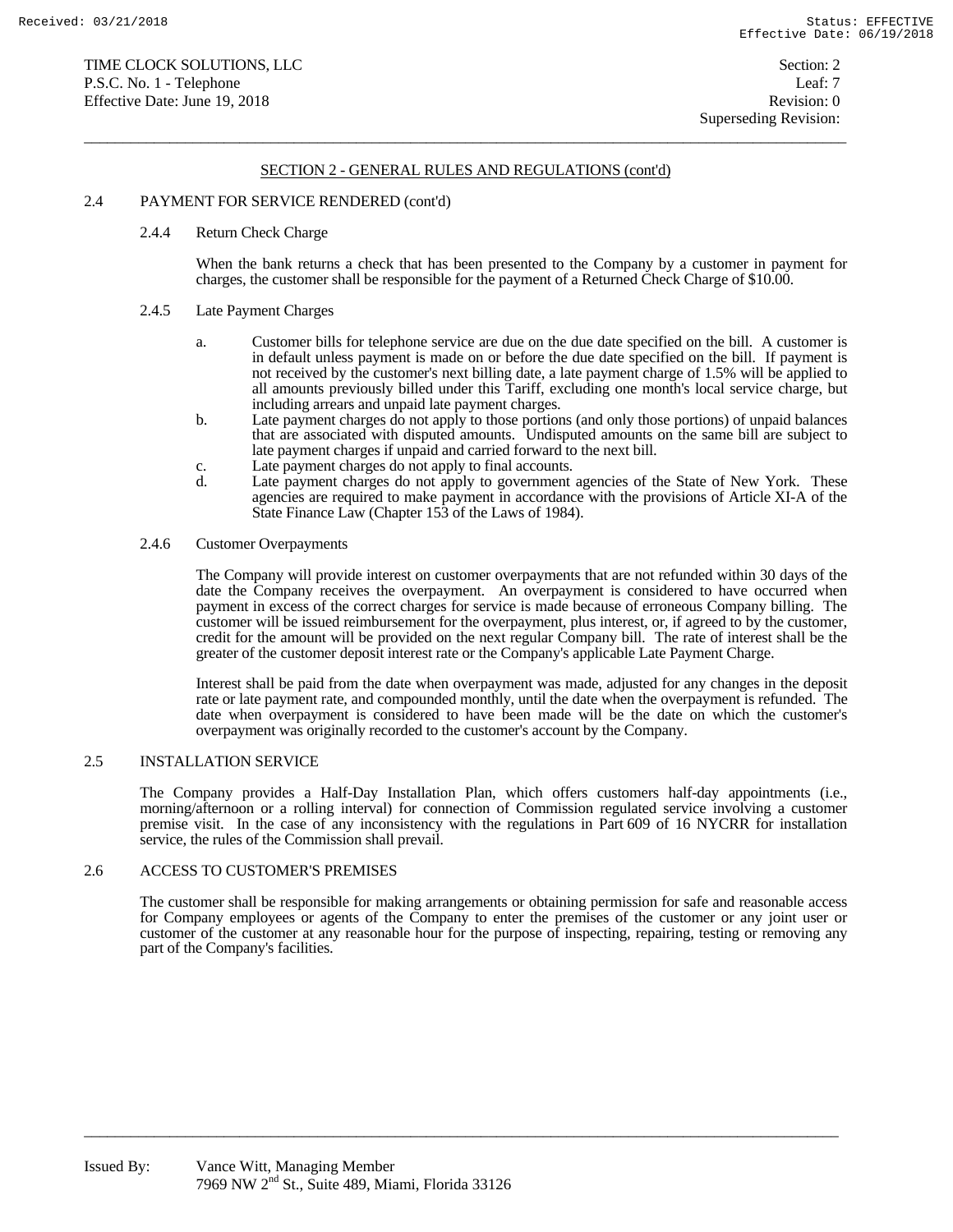$\overline{a}$  , and the state of the state of the state of the state of the state of the state of the state of the state of the state of the state of the state of the state of the state of the state of the state of the state o

### 2.7 TELEPHONE SURCHARGES

2.7.1 General

 In addition to the rates and charges applicable according to the rules and regulations of this Tariff, various surcharges apply to the customer's monthly bill statement as outlined in 2.7.2 and 2.7.3 below. If there are surcharge rates applicable to a particular city, village, town or county tax district or other jurisdictional taxing entity, the rate will be listed on Statement 1, which is at the end of this section.

### 2.7.2 Surcharge For State Gross Income and Gross Earnings Taxes

 A monthly surcharge to recover the additional expense related to the State Gross Income and Gross Earnings Taxes applies to the recurring and nonrecurring rates and charges for all intrastate service except returned check charges, late payment charges and rates for local coin calls. The applicable Gross Revenue Surcharge rates are shown on Statement 2, which is at the end of this section. Any changes to these rates will be filed on 15 days' notice to customers and the Commission, and as directed by the Commission. Whenever the state levies a new tax on the Company's gross revenues, repeals such a tax, or changes the rate of such a tax, the Commission may approve new surcharge factors, and the Company will file a revised statement as directed or approved by the Commission.

2.7.3 Village or Municipal Surcharge On Local Utility Gross Revenue Taxes

 In certain cities and villages a municipal surcharge related to the Local Utility Gross Revenue Taxes applies to the recurring and nonrecurring rates and charges for all intrastate service except returned check charges, late payment charges and rates for local coin calls. The percentage rate of the surcharge in each locality where such a surcharge applies is listed on Statement 3 which is at the end of this section.

 The surcharge statement shall be filed at least fifteen business days before the effective date. The effective date of the statement shall not be prior to the effective date of the surcharge and no sooner than the date when the tax enactment is filed with the Secretary of State. The surcharge shall be applicable to bills subject to the tax enactment that are rendered on or after the effective date of the statement. If the tax enactment either ceases to be effective or is modified so as to reduce the tax rate, the surcharge will be changed accordingly within 5 business days.

 Introduction, cancellation, or modification of a surcharge will be effective on the date of the customer's first bill rendered after the effective date of the change.

## 2.8 SUSPENSION OR TERMINATION OF SERVICE

2.8.1 Suspension or Termination for Nonpayment

 In the event that any bill rendered or any deposit required is not paid, the Company may suspend service or terminate service until the bill or the required deposit has been paid. If service is suspended or terminated for nonpayment, the customer will be billed a Connection Charge as well as any payment due and any applicable deposits upon reconnection.

- a. Termination shall not be made until at least 20 days after written notification has been mailed to the billing address of the customer.
- b. Suspension will not be made until at least 8 days after written notification has been mailed to the customer and 20 days before the termination notice.

 Telephone service shall only be suspended between 8:00 AM and 7:30 PM, on Monday through Thursday, and between 8:00 AM and 3:00 PM on Friday. It shall not be suspended or terminated for nonpayment on weekends, public holidays, other federal and state holidays proclaimed by the President or the Governor, or on days when the main business office of the Company is not open for business, or during the periods from December 23rd through December 26th or December 30th through January 1st.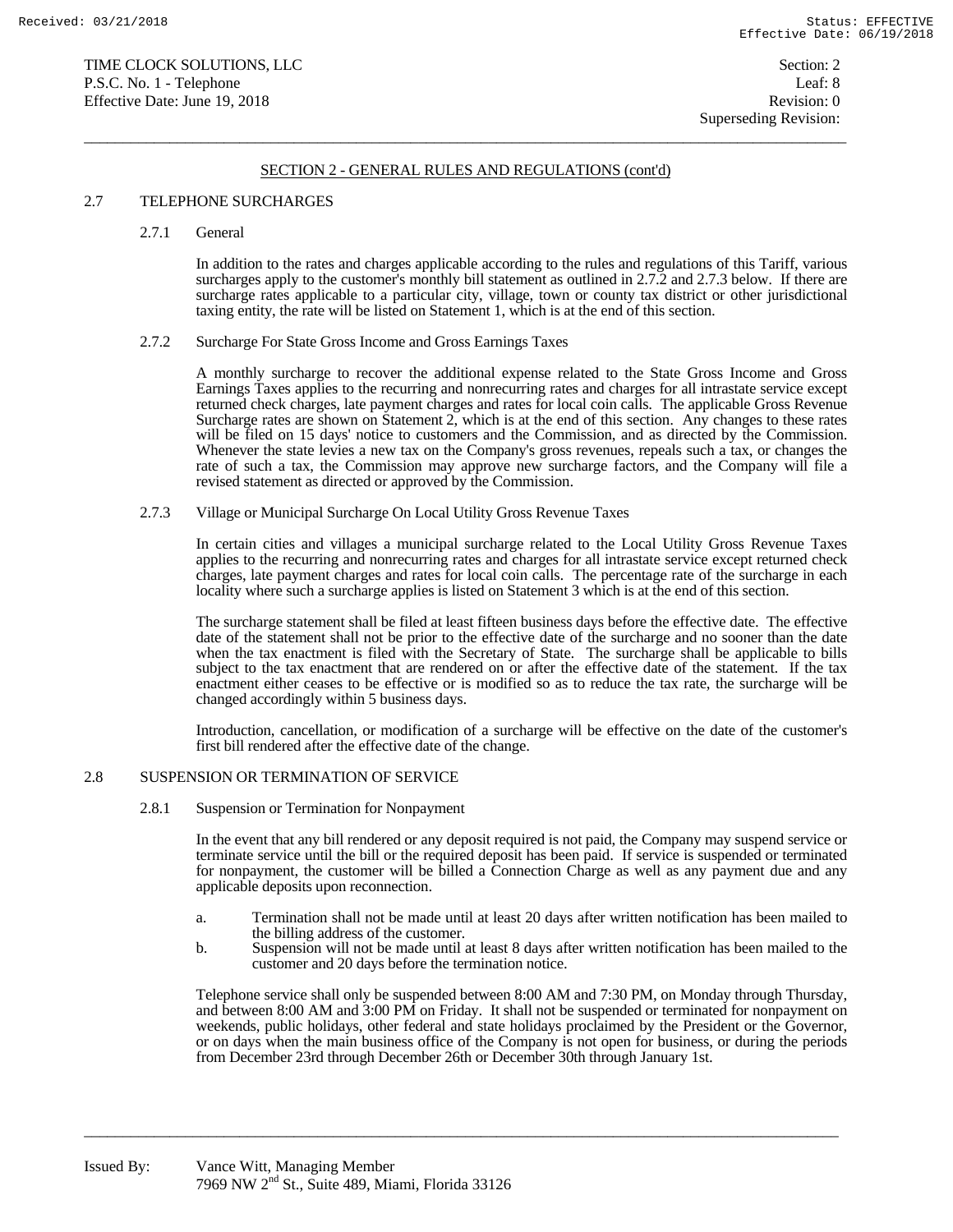$\overline{a}$  , and the state of the state of the state of the state of the state of the state of the state of the state of the state of the state of the state of the state of the state of the state of the state of the state o

### 2.8 SUSPENSION OR TERMINATION OF SERVICE (cont'd)

2.8.2 Exceptions to Suspension and Termination

Telephone service shall not be suspended or terminated for:

- a. Nonpayment of bills rendered for charges other than telephone service or deposits requested in connection with telephone service;
- b. Nonpayment for service for which a bill has not been rendered;
- c. Nonpayment for service which have not been rendered;
- d. Nonpayment of any billed charge which is in dispute or for the nonpayment of a deposit which is in dispute during the period before a determination of the dispute is made by the Company in accordance with Company's complaint handling procedures. These procedures are in accordance with the Public Service Commission Rules and Regulations contained in Part 609 of 16 NYCRR.
- e. Telephone service may be suspended or terminated for nonpayment of the undisputed portion of a disputed bill or deposit if the customer does not pay the undisputed portion after being asked to do so.
- f. Nonpayment of backbilled amounts as outlined in 2.10.12.
- 2.8.3 Verification of Nonpayment

 Telephone service shall not be suspended or terminated for nonpayment of a bill rendered or a required deposit unless:

- a. The Company has verified, in a manner approved by the Public Service Commission, that payment has not been received at any office of the Company or at any office of an authorized collection agent through the end of the period indicated in the notice, and
- b. The Company has checked the customer's account on the day that suspension or termination is to occur to determine whether payment has been posted to the customer's account as of the opening of business on that day.
- 2.8.4 Termination For Cause Other Than Nonpayment
	- a. General

 The Company, after notice in writing to the customer and after having given the customer an appropriate opportunity to respond to such notice, may terminate service and sever the connection(s) from the customer's premises under the following conditions:

- 1. in the event of prohibited, unlawful or improper use of the facilities or service, or any other violation by the customer of the rules and regulations governing the facilities and service furnished, or
- 2. if, in the judgment of the Company, any use of the facilities or service by the customer may adversely affect the Company's personnel, plant, property or service. The Company shall have the right to take immediate action, including termination of the service and severing of the connection, without notice to the customer when injury or damage to telephone personnel, plant, property or service is occurring, or is likely to occur, or
- 3. in the event of unauthorized use, where the customer fails to take reasonable steps to prevent the unauthorized use of the facilities or service received from the Company, or
- 4. in the event that service is connected for a customer who is indebted to the Company for service or facilities previously furnished, that service may be terminated by the Company unless the customer satisfies the indebtedness within 20 days after written notification. See Section 2.10.7 regarding Deferred Payment Agreements.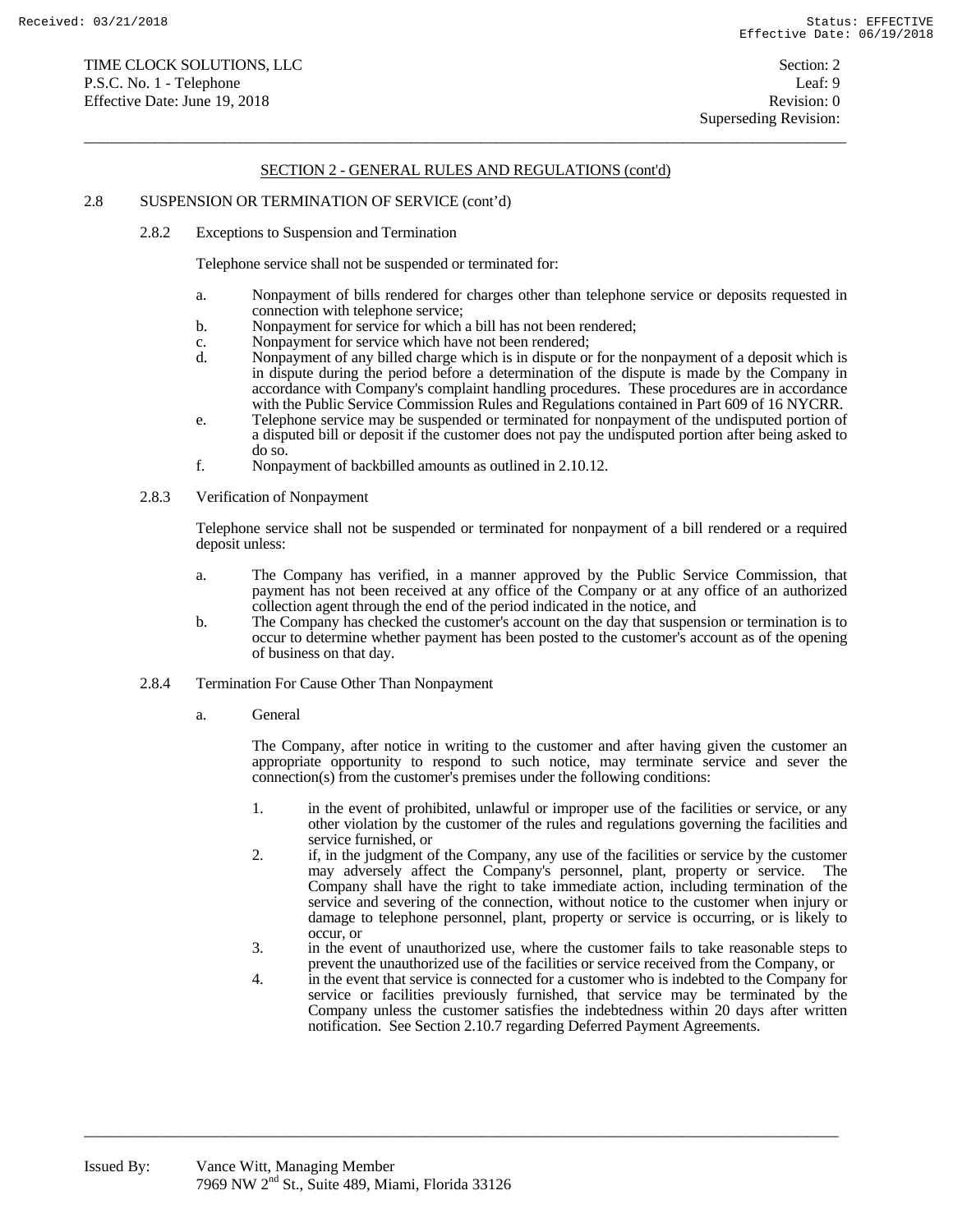$\overline{a}$  , and the state of the state of the state of the state of the state of the state of the state of the state of the state of the state of the state of the state of the state of the state of the state of the state o

#### 2.8 SUSPENSION OR TERMINATION OF SERVICE (cont'd)

- 2.8.4 Termination For Cause Other Than Nonpayment (cont'd)
	- b. Prohibited, Unlawful or Improper Use of the Facilities or Service
		- Prohibited, unlawful or improper use of the facilities or service includes, but is not limited to:
		- 1. The use of facilities or service of the Company without payment of tariff charges;<br>2. Calling or permitting others to call another person or persons so frequently or a
		- 2. Calling or permitting others to call another person or persons so frequently or at such times of the day or in such manner as to harass, frighten, abuse or torment such other person or persons;
		- 3. The use of profane or obscene language;<br>4. The use of the service in such a manner
		- The use of the service in such a manner such that it interferes with the service of other customers or prevents them from making or receiving calls;
		- 5. The use of a mechanical dialing device or recorded announcement equipment to seize a customer's line, thereby interfering with the customer's use of the service;
		- 6. Permitting fraudulent use.
	- c. Abandonment or Unauthorized Use of Facilities
		- 1. If it is determined that facilities have been abandoned, or are being used by unauthorized persons, or that the customer has failed to take reasonable steps to prevent unauthorized use, the Company may terminate telephone service.
		- 2. In the event that telephone service is terminated for abandonment of facilities or unauthorized use and service is subsequently restored to the same customer at the same location:
			- a) No charge shall apply for the period during which service had been terminated, and
			- b) Reconnection charges will apply when service is restored. However, no charge shall be made for reconnection if the service was terminated due to an error on the part of the Company.
	- d. Change in the Company's Ability to Secure Access

 Any change in the Company's ability (a) to secure and retain suitable facilities and rights for the construction and maintenance of the necessary circuits and equipment or (b) to secure and retain suitable space for its plant and facilities in the building where service is provided to the customer may require termination of a customer's service until such time as new arrangements can be made. No charges will be assessed the customer while service is terminated, and no connection charges will apply when the service is restored.

2.8.5 Emergency Termination of Service

 The Company will immediately terminate the service of any customer, on request, when the customer has reasonable belief that the service is being used by an unauthorized person or persons. The Company may require that the request be submitted in writing as a follow-up to a request made by telephone.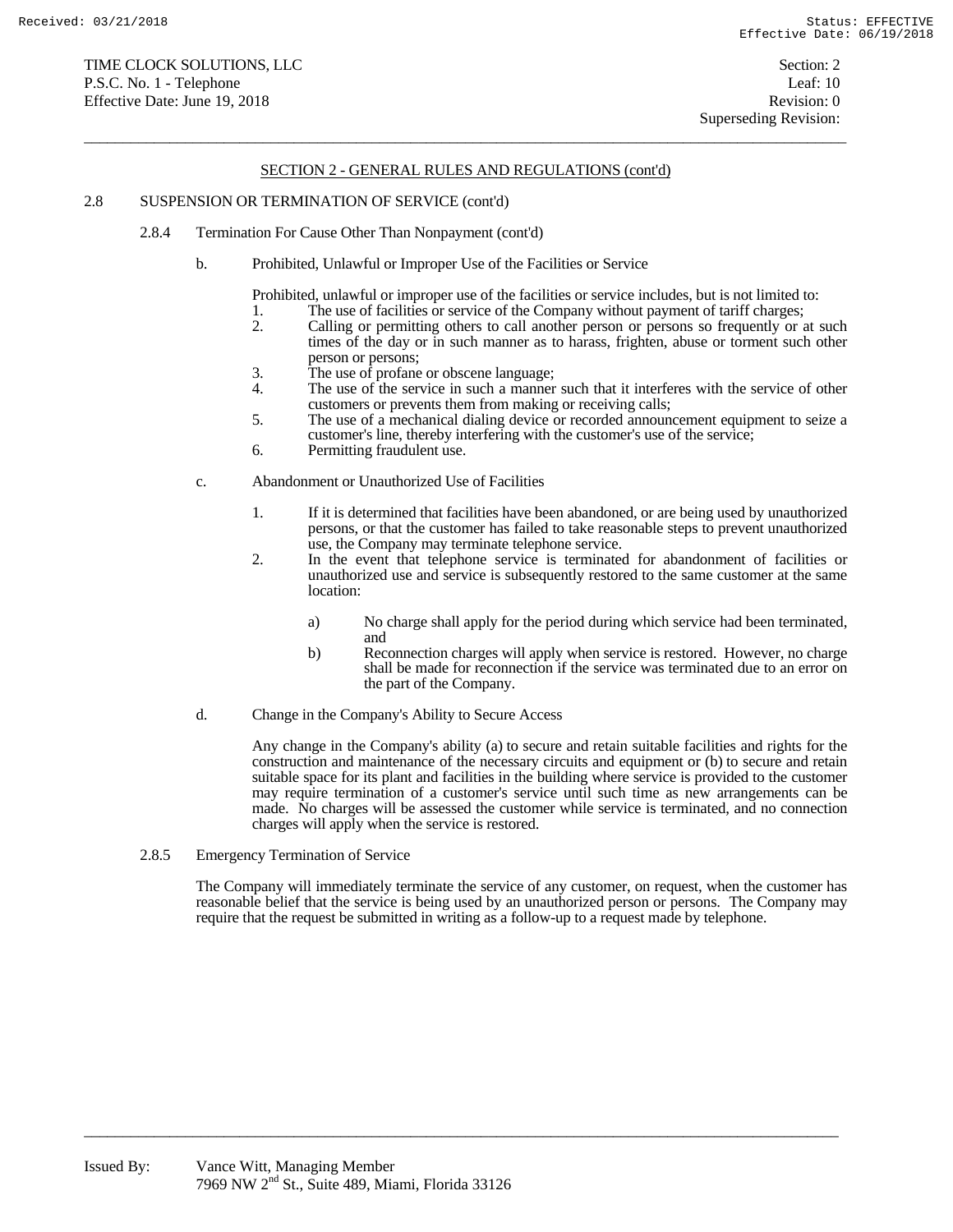$\overline{a}$  , and the state of the state of the state of the state of the state of the state of the state of the state of the state of the state of the state of the state of the state of the state of the state of the state o

### 2.9 ADDITIONAL PROVISIONS APPLICABLE TO BUSINESS CUSTOMERS

- 2.9.1 Application of Rates
	- a. Business rates as described in Section 7 and shown in Attachment B apply to service furnished:
		- 1. In office buildings, stores, factories and all other places of a business nature;<br>2. In hotels, apartment houses, clubs and boarding and rooming houses e
		- In hotels, apartment houses, clubs and boarding and rooming houses except when service is within the customer's domestic establishment and no business listings are provided; colleges, hospitals and other institutions; and in churches except when service is provided to an individual of the clergy for personal use only and business service is already established for the church at the same location;
		- 3. At any location when the listing or public advertising indicates a business or a profession;
		- 4. At any location where the service includes an extension which is at a location where business rates apply unless the extension is restricted to incoming calls;
		- 5. At any location where the customer resells or shares exchange service;
	- b. The use of business facilities and service is restricted to the customer, customers, agents and representatives of the customer, and joint users.
- 2.9.2 Telephone Number Changes

 When a business customer requests a telephone number change, the referral period for the disconnected number is 180 days.

 The customer may order a Customized Number where facilities permit for an additional charge as specified in Section 5.9 of this Tariff.

When service in an existing location is continued for a new customer, the existing telephone number may be retained by the new customer only if the former customer consents in writing, and if all charges against the account are paid or assumed by the new customer.

2.9.3 Deposits

 Deposits will be returned to a business customer upon cancellation of service or after one year, whichever event occurs first, unless the customer is delinquent in payment, in which case the Company will continue to retain the deposit until the delinquency is satisfied. If a service is involuntarily discontinued, the deposit is applied against the final bill, and any balance is returned to the customer.

2.9.4 Dishonored Checks

 If a business customer who has received a notice of discontinuance pays the bill with a check that is subsequently dishonored, the account remains unpaid and the Company is not required to issue any additional notice before disconnecting service.

2.9.5 Termination of Liability

 When a customer terminates service, or an aspect of that service to a particular address prior to the expiration of any term conditions then the customer is liable to the company for additional payments according to one of the following two schedules that the customer may choose:

- a. The difference between the rate associated with the number of months the customer had access to the product and the agreed to rate times the number of months the product was in service ((New Rate - Agreed Rate) X Number of Months In Service) ; or
- b. The agreed to rate times the number of months remaining on the term agreement ((Agreed Rate X (Original Term – Months In Service).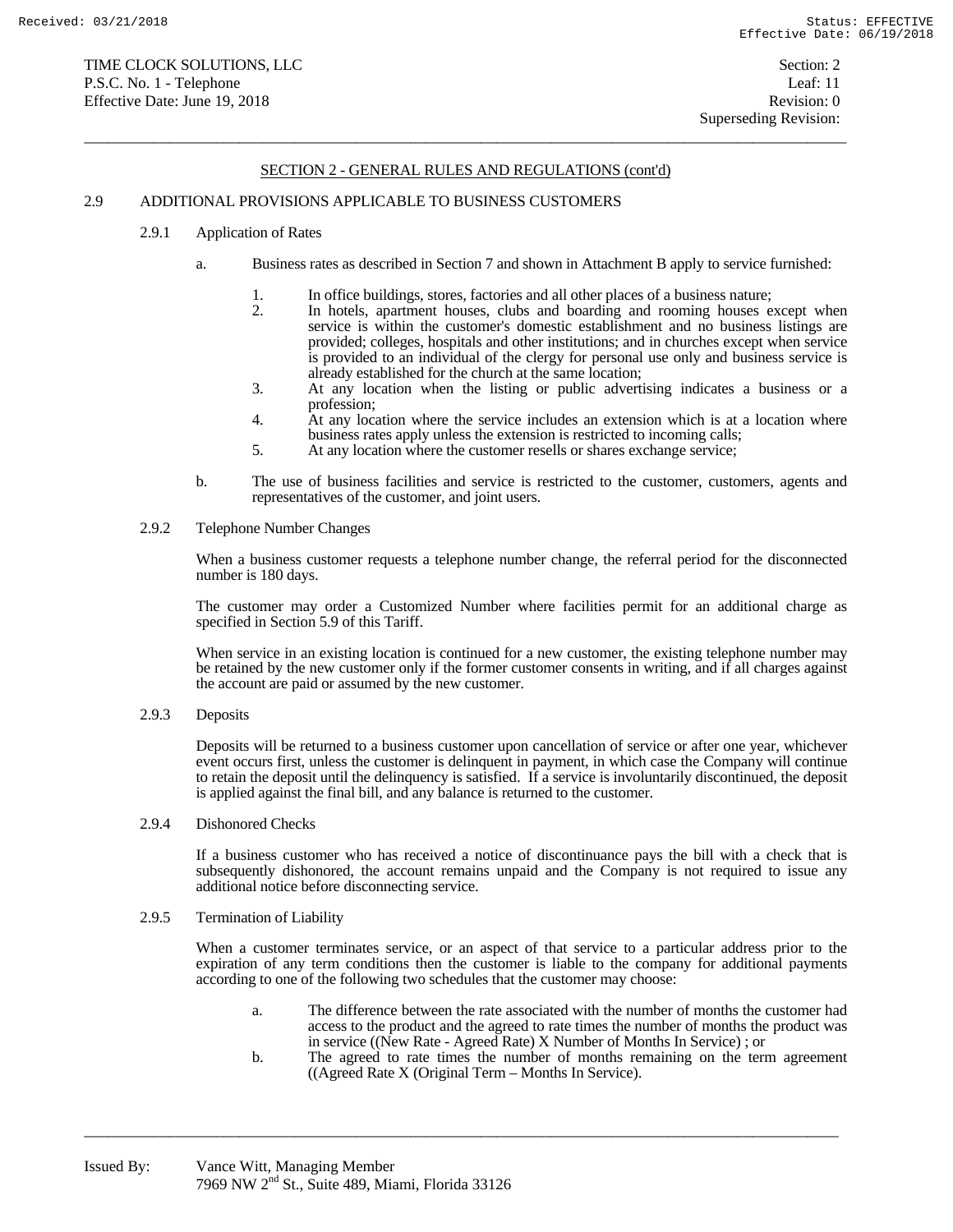$\overline{a}$  , and the state of the state of the state of the state of the state of the state of the state of the state of the state of the state of the state of the state of the state of the state of the state of the state o

#### 2.10 ADDITIONAL PROVISIONS APPLICABLE TO RESIDENTIAL CUSTOMERS

#### 2.10.1 Application of Rates

 Residential rates as described in Section 6 and shown in Attachment B apply to service furnished in private homes or apartments (including all parts of the customer's domestic establishment) for domestic use. Residential rates also apply in college fraternity or sorority houses, convents and monasteries, and to the clergy for domestic use in residential quarters.

 Residential rates do not apply to service in residential locations if the listing indicates a business or profession. Residential rates do not apply to service furnished in residential locations if there is an extension line from the residential location to a business location unless the extension line is limited to incoming calls.

 The use of residential service and facilities is restricted to the customer, members of the customer's domestic establishment, and joint users.

#### 2.10.2 Telephone Number Changes

 When a residential customer requests a telephone number change, the referral period for the disconnected number is 90 days.

 The customer may order a Customized Number where facilities permit for an additional charge as specified in Section 5.10 of this Tariff.

 When service in an existing location is continued for a new customer, the existing number may be retained by the new customer only if the former customer consents in writing, and if all charges against the account are paid or assumed by the new customer.

#### 2.10.3 Deposits

#### a. General

 Except as provided in (b) following, the Company may require a deposit, as described in Section 2.4.2 of this Tariff, from a residential customer who is applying for service if the customer: 1) has had service terminated for nonpayment once within the preceding six month period, or 2) is delinquent in payment. A customer is delinquent in payment if that customer has received two consecutive telephone bills without making payment of at least one-half the total arrears due on the due date of the second bill. A customer is not considered delinquent, however, if an amount in dispute is not paid before the dispute is resolved.

 An existing customer is an applicant for service who was a customer of the Company within twelve months of making the request, provided that prior service was not terminated for nonpayment, unless service is requested within 10 days of such termination for nonpayment. Applicants for residential service and existing residential customers are permitted to pay deposits in installments over a period not to exceed 6 months.

 A new customer is an applicant for service who has not been a customer of the Company within twelve months of making the request for service. A new customer shall not be required to post a security deposit as a condition of receiving telephone service.

 A seasonal customer is an individual who applies for and receives telephone service periodically each year, intermittently during the year or at other regular intervals scheduled at the time of application. A seasonal customer may be required to post a deposit.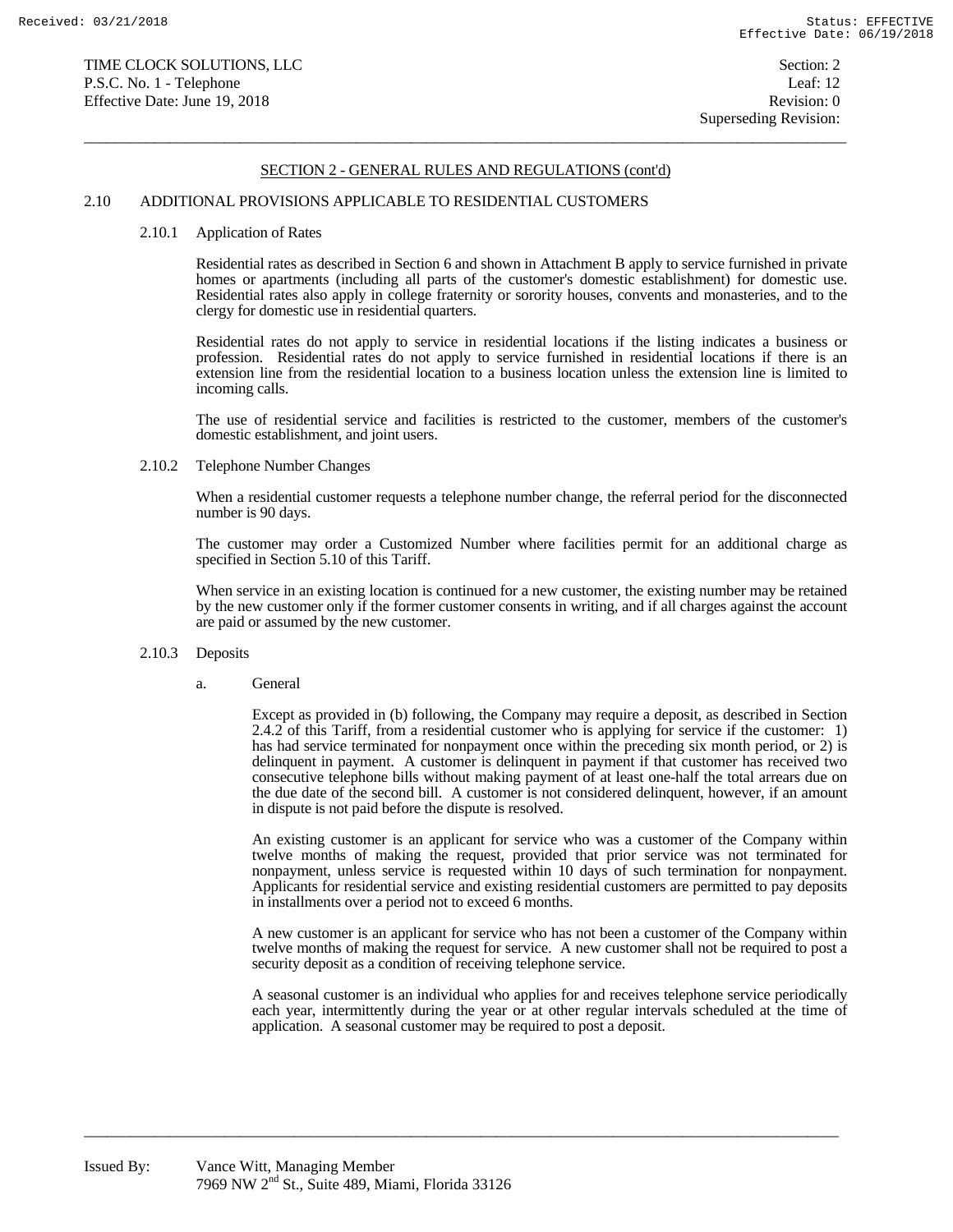$\overline{a}$  , and the state of the state of the state of the state of the state of the state of the state of the state of the state of the state of the state of the state of the state of the state of the state of the state o

### 2.10 ADDITIONAL PROVISIONS APPLICABLE TO RESIDENTIAL CUSTOMERS (cont'd)

- 2.10.3 Deposits (cont'd)
	- b. Customers Exempt from Deposits
		- 1. A new customer or existing customer who is 62 years of age or older shall be exempt from any deposit requirement unless such person's telephone service was terminated for nonpayment during the preceding six months. Proof of age will be required from any person claiming exemption from deposit requirements because of age. If the proof requested by the Company is not received within 30 days from the date service is connected, or 30 days from the date that verification of age is requested from an existing customer, the Company may suspend or terminate service unless the customer pays the required deposit. Any new customer or existing customer 62 years of age or older shall be permitted to pay a deposit in installments over a period not to exceed 12 months.
		- 2. The Company shall not require any person it knows to be a recipient of public assistance, supplemental security income or additional state payments to post a deposit.
	- c. Recent Payment History

 A customer who has a recent payment history (within the preceding twelve months) with the Company is entitled to service without payment of a deposit unless his or her records indicate a delinquency in payment or a termination of service for nonpayment. A customer who still owes money to the Company for residential service on a prior account shall be offered a deferred payment plan provided that the customer had service for three months and was not terminated for nonpayment during that period. (See Deferred Payment Agreements, 2.10.7 below.)

 New deposits from a residential customer is reviewed after the first 3 monthly bills have been rendered; if too much has been taken, the excess is returned. The entire deposit is returned to a residential customer after l year, unless the customer is delinquent in payment, in which case the Company may continue to retain the deposit until the delinquency is satisfied. If the service is discontinued, the deposit is applied against the final bill, and any balance is returned to the customer.

2.10.4 Installment Billing For Nonrecurring Charges

 A residential customer may elect to pay service connection and other nonrecurring charges associated with a service order in monthly installments for up to a 12 month period. When installment billing is requested, all nonrecurring charges associated with a given service order will be included in the calculation of the monthly installment.

Installment billing is subject to the following restrictions:

- a. Installment billing may be used only by residential customers;
- b. Charges will be billed in the number of installments of equal dollar amounts as requested by the customer up to a maximum of 12 installments over the course of 12 months;
- c. A customer may not pay a portion of the charges and then request installment billing for the remaining charges;
- d. More than one installment plan may be in effect for the same customer at the same time;

- e. If a customer disconnects service during the installment payment period, all unbilled charges will be included in the final bill rendered;
- f. A customer may elect to pay the unbilled charges before the expiration of the installment plan;
- g. Installment billing payments will continue even when an account is temporarily suspended;<br>h. No interest or carrying charges will be applied to the outstanding balance during the instal
- h. No interest or carrying charges will be applied to the outstanding balance during the installment period.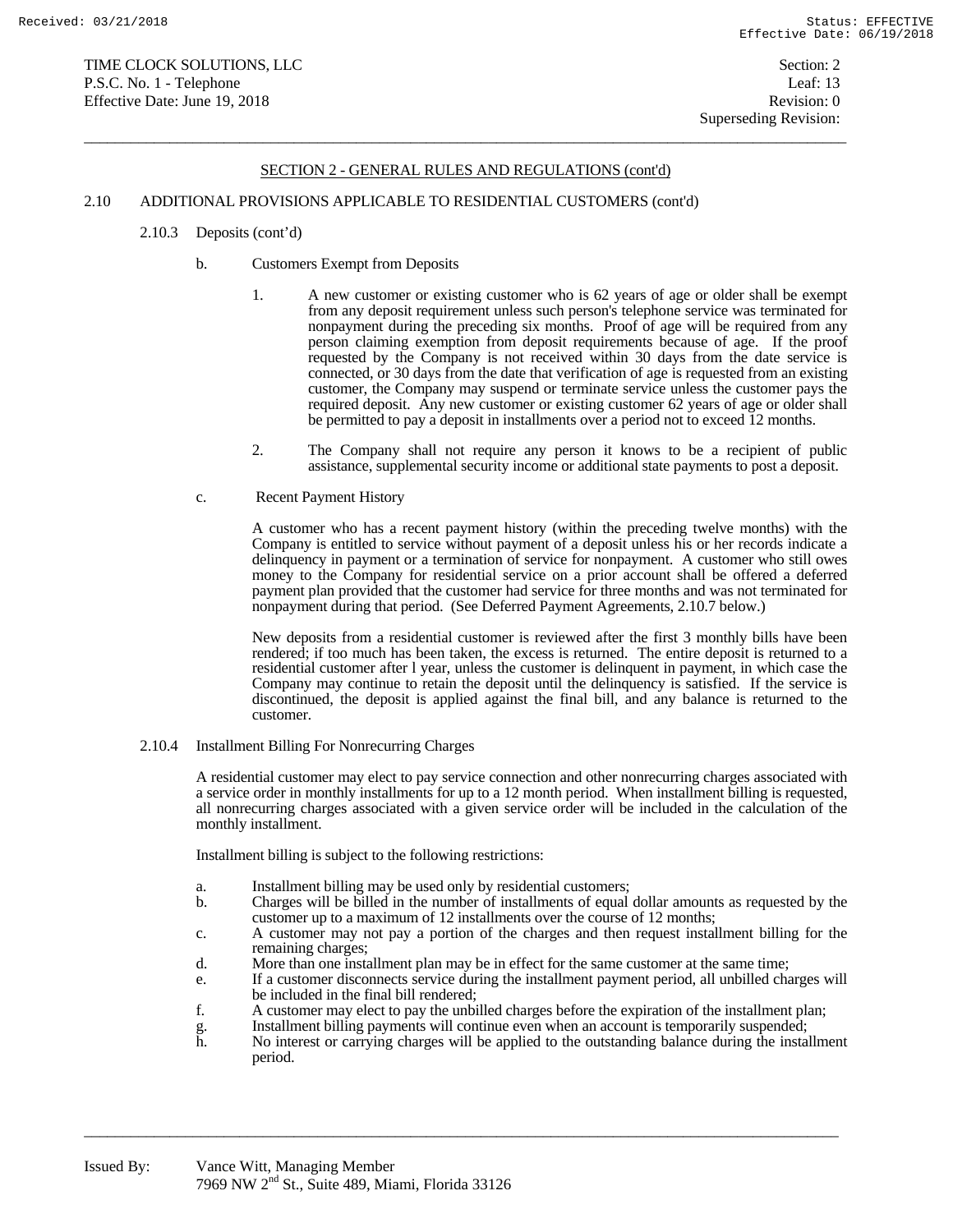$\overline{a}$  , and the state of the state of the state of the state of the state of the state of the state of the state of the state of the state of the state of the state of the state of the state of the state of the state o

#### 2.10 ADDITIONAL PROVISIONS APPLICABLE TO RESIDENTIAL CUSTOMERS (cont'd)

#### 2.10.5 Adjusted Payment Schedule

 A customer on a fixed income (e.g., pension and public assistance) shall be offered the opportunity to pay his or her bills on a reasonable schedule that is adjusted for periodic receipt of income.

- 2.10.6 Suspension or Termination for Nonpayment
	- a. Suspension/termination notices may not be issued until at least 25 days after the date of the bill. Bills must be mailed to the customer no later than 6 business days after the date of the bill.
	- b. After issuing the written notification in accordance with 2.8.1, at least one attempt shall be made during non-working hours to contact the residential customer by telephone before the scheduled date of suspension/termination.
	- c. Suspension/termination may occur only between 8:00 AM and 7:30 PM on Monday through Thursday, and between 8:00 AM and 3:00 PM on Friday, provided that such day or the following day is not a public holiday or a day on which the main office is closed. In addition, service may not be disconnected during the periods of December 23 through the 26 and December 30 through January 2.
	- d. Telephone service may be suspended or terminated for nonpayment of the undisputed portion of a disputed bill or deposit if the customer does not pay the undisputed portion after being asked to do so. Suspended or terminated residential service shall be reconnected within 24 hours following payment or within 24 hours of the end of circumstances beyond the Company's control which delay the reconnection. The Commission may direct that service be reconnected in less than 24 hours.
- 2.10.7 Deferred Payment Agreements

 Service will not be suspended or terminated unless the customer has been advised that a deferred payment plan can be arranged. An existing residential customer with three or more months service and for whom service has not been terminated for nonpayment is eligible for Deferred Payment Arrangements (DPA). The Company must offer an eligible customer a DPA in accordance with the Commission's order in Case 90-C-1148 issued on August 7, 1992. Final notice of suspension/termination will advise the customer of deferred payment arrangements and will include, in bold print, a notice that assistance in reaching an agreement may be obtained from the Commission. The DPA notice will be mailed no less than six days before termination of total service.

A Deferred Payment Agreement will be for a period agreed to by both the customer and the Company.

 If the Company believes that the customer has the resources to pay the bill, it shall notify both the customer and the Commission in writing of the reasons for its belief. The Commission shall make the final determination as to whether a DPA should be provided. A customer with medical emergencies and a customer who is elderly, blind or disabled shall be exempt from such eligibility criteria.

2.10.8 Dishonored Checks

 When a check received from a residential customer is dishonored, the company shall make two attempts, one outside of normal business hours, to contact the customer within 24 hours. The customer shall be given an additional 24 hours to pay before suspension/termination. The additional notice will be given provided that the customer has not submitted a dishonored check within the past 12 months.

2.10.9 Suspension or Termination - Abandonment

 Suspension/termination of residential service for abandonment or unauthorized use may occur only after the Company makes a reasonable attempt to determine occupancy or authorized use, or the customer takes reasonable steps to prevent unauthorized use. A notice must be sent to the customer five days before such suspension or termination. The notification requirement is waived when previous mailings are returned by the Post Office or the company is advised that a new customer has moved into the location.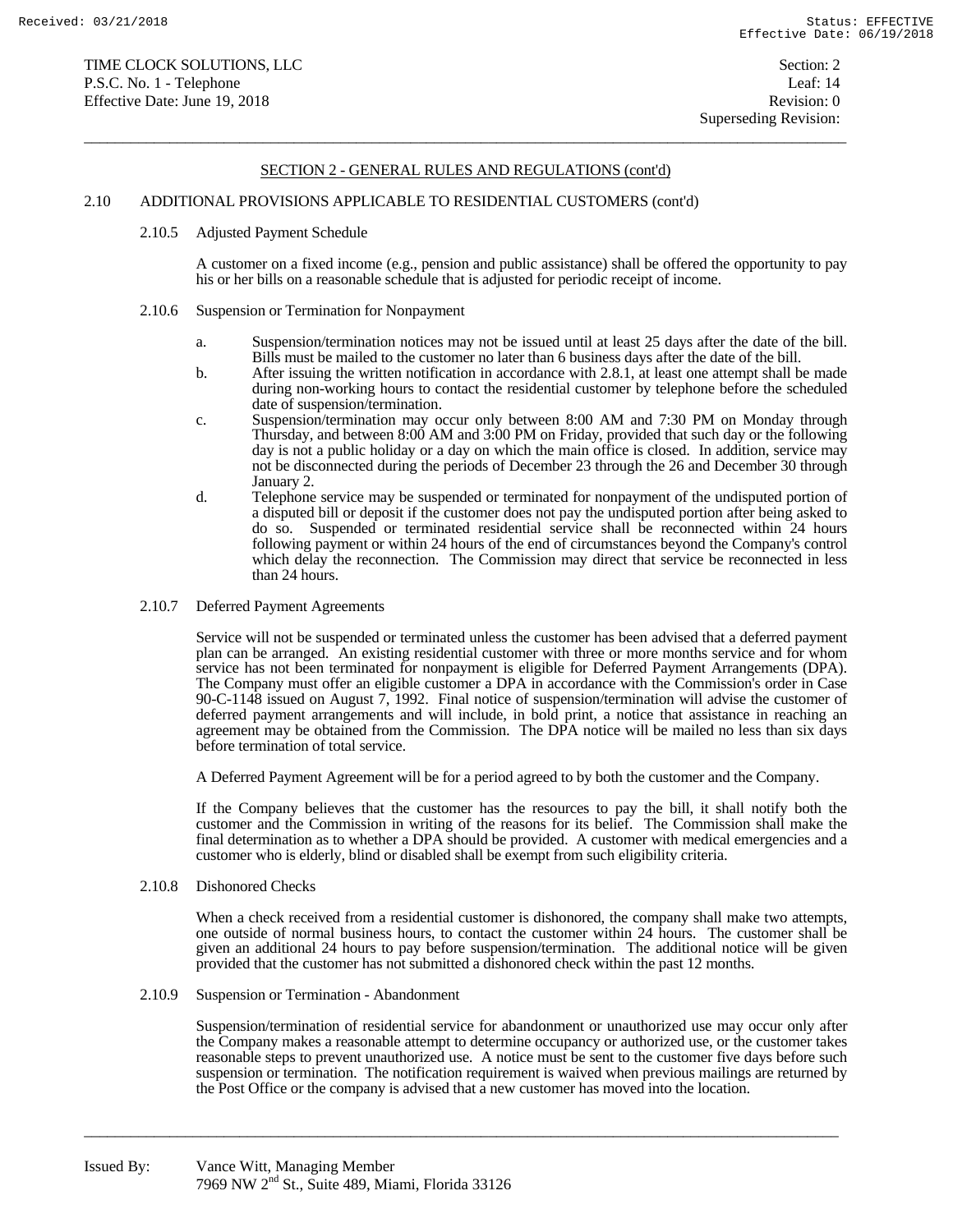$\overline{a}$  , and the state of the state of the state of the state of the state of the state of the state of the state of the state of the state of the state of the state of the state of the state of the state of the state o

#### 2.10 ADDITIONAL PROVISIONS APPLICABLE TO RESIDENTIAL CUSTOMERS (cont'd)

2.10.10 Suspension or Termination - Medical Emergencies

 In the event of a medical emergency as defined in 16NYCRR, Sec. 609, an additional 30 days will be allowed for a residential customer before suspension or termination. A medical certificate as defined in 16NYCRR, Sec. 609, must be supplied. The medical emergency status may be extended beyond 30 days upon submission of specified documentation. During the emergency, the customer will be able to defer payment of monthly charges up to an amount specified by the Commission until the emergency ceases or it is determined that the customer has the ability to pay the charges. Charges in any month in excess of the amount specified are due by the due date of the bill.

2.10.11 Suspension or Termination - Elderly, Blind or Disabled

An additional 20 days will be allowed before suspension or termination may occur when:

- a. the customer is known to or identified to the Company as being blind or disabled, as defined in 16NYCRR, Sec. 609, or
- b. the customer is 62 years of age or older, and all other residents of the customer's household are: under 18 years of age, over 62 years of age, blind or disabled.

 In cases where service has been suspended or terminated and the Company subsequently learns that the customer is entitled to the protection established herein, the Company shall within 24 hours of such notification restore service for an additional 20 days and make a diligent effort to contact in person an adult resident at the customer's premises for the purpose of devising a payment plan.

2.10.12 Backbilling for Residential Customers

 The Company shall not charge a residential customer for previously unbilled service or adjust upward a bill previously rendered when the period for the unbilled service or billing adjustment is more than six months prior to the mailing of the bill or the upward adjustment unless the conduct of the customer caused or contributed to the failure of the Company to render timely accurate billing. Unless the customer causes the late billing, the Company shall explain the reason for the late billing and shall advise the customer that suspension/termination of service is not permitted for charges billed in excess of six months after the service was provided. The customer will be given the opportunity to pay the charges under an installment plan on a schedule equal in time to the length of the backbilling period.

## 2.11 ALLOWANCES FOR INTERRUPTIONS IN SERVICE

 Interruptions in service, which are not due to the negligence of, or non-compliance with the provisions of this Tariff by the Customer, or the operation or malfunction of the facilities, power, or equipment provided by the Customer, will be credited to the Customer as set forth below for the part of the service that the interruption affects. A credit allowance will be made when an interruption occurs because of a failure of any component furnished by the Company under this Tariff.

- 2.11.1 Credit for Interruptions
	- a. An interruption period begins when the Customer reports a service, facility, or circuit to be interrupted and releases it for testing and repair. An interruption period ends when the service, facility, or circuit is operative. If the Customer reports a service, facility, or circuit to be inoperative but declines to release it for testing and repair, it is considered to be impaired, but not interrupted.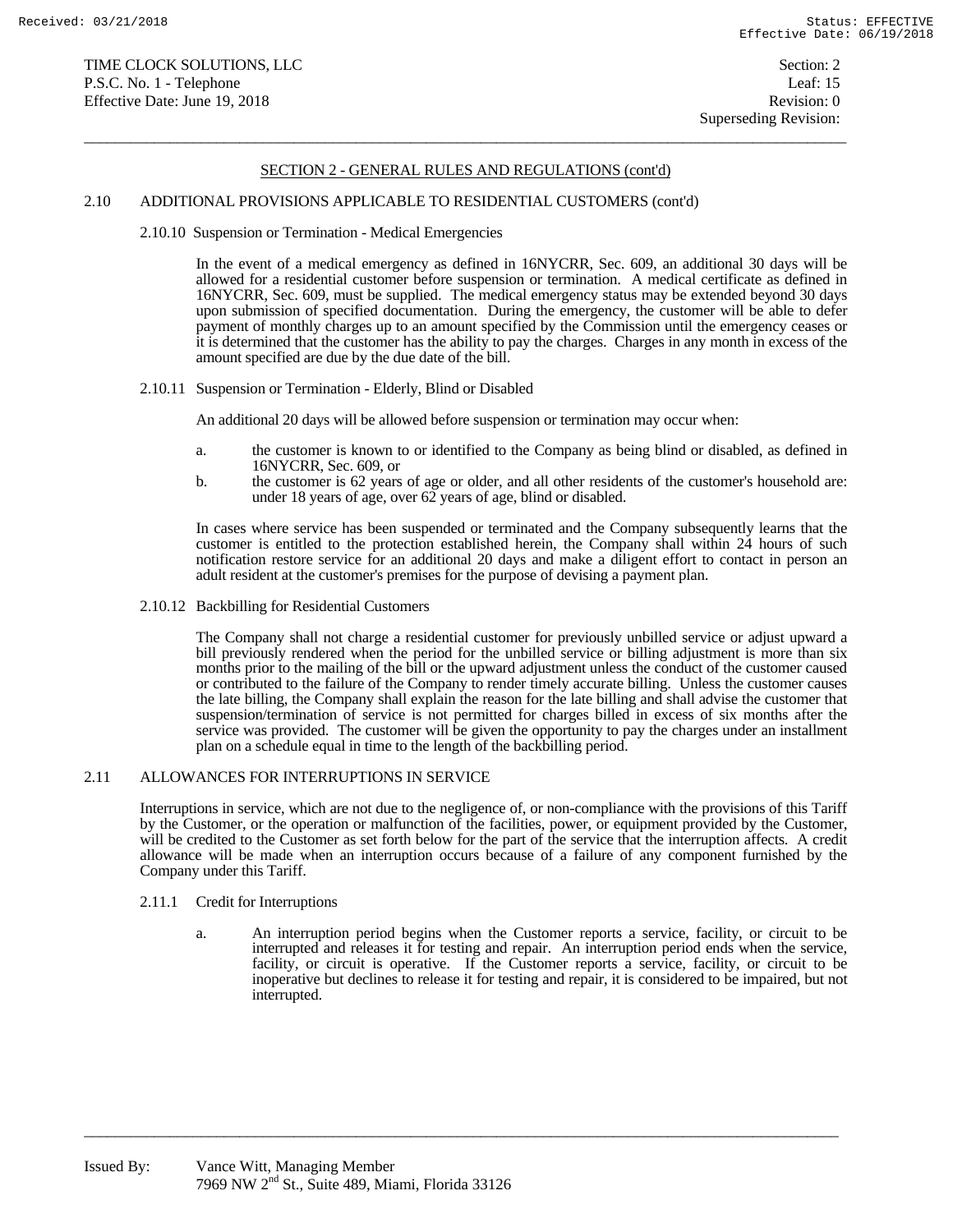$\overline{a}$  , and the state of the state of the state of the state of the state of the state of the state of the state of the state of the state of the state of the state of the state of the state of the state of the state o

#### 2.11 ALLOWANCES FOR INTERRUPTIONS IN SERVICE (cont'd)

- 2.11.1 Credit for Interruptions (cont'd)
	- b. For calculating credit allowances, every month is considered to have 30 days. A credit allowance is applied on a pro rata basis against the rates specified hereunder and is dependent upon the length of the interruption. Only those facilities on the interrupted portion of the circuit will receive a credit.
	- c. A credit allowance will be given, upon request of the customer to the business office, for interruptions of 30 minutes or more. Credit allowances will be calculated as follows:
		- 1. if interruption continues for less than 24 hours:
			- a) 1/30th of the monthly rate if it is the first interruption in the same billing period.
			- b) 2/30ths of the monthly rate if there was a previous interruption of at least 24 hours in the same billing period.
		- 2. if interruption continues for more than 24 hours:
			- a) if caused by storm, fire, flood or other condition out of Company's control, 1/30th of the monthly rate for each 24 hours of interruption.
			- b) for other interruption, 1/30 of the monthly rate for the first 24 hours and 2/30ths of such rate for each additional 24 hours (or fraction thereof); however, if service is interrupted for over 24 hours, more than once in the same billing period, the 2/30ths allowance applies to the first 24 hours of the second and subsequent interruptions

 Two or more interruptions of 15 minutes or more during any one 24-hour period shall be considered as one interruption.

d. Credit to Customer

 Credits attributable to any billing period for interruptions of service shall not exceed the total charges for that period for the service and facilities furnished by the Company rendered useless or substantially impaired.

e. "Interruption" Defined

 For the purpose of applying this provision, the word "interruption" shall mean the inability to complete calls either incoming or outgoing or both due to equipment malfunction or human errors. "Interruption" does not include and no allowance shall be given for service difficulties such as slow dial tone, circuits busy or other network and/or switching capacity shortages. Nor shall the interruption allowance apply where service is interrupted by the negligence or willful act of the subscriber or where the Company, pursuant to the terms of the Tariff, suspends or terminates service because of nonpayment of bills due to the company, unlawful or improper use of the facilities or service, or any other reason covered by the Tariff. No allowance shall be made for interruptions due to electric power failure where, by the provisions of this Tariff, the subscriber is responsible for providing electric power. Allowance for interruptions of message rate service will not affect the subscriber's local call allowance during a given billing period.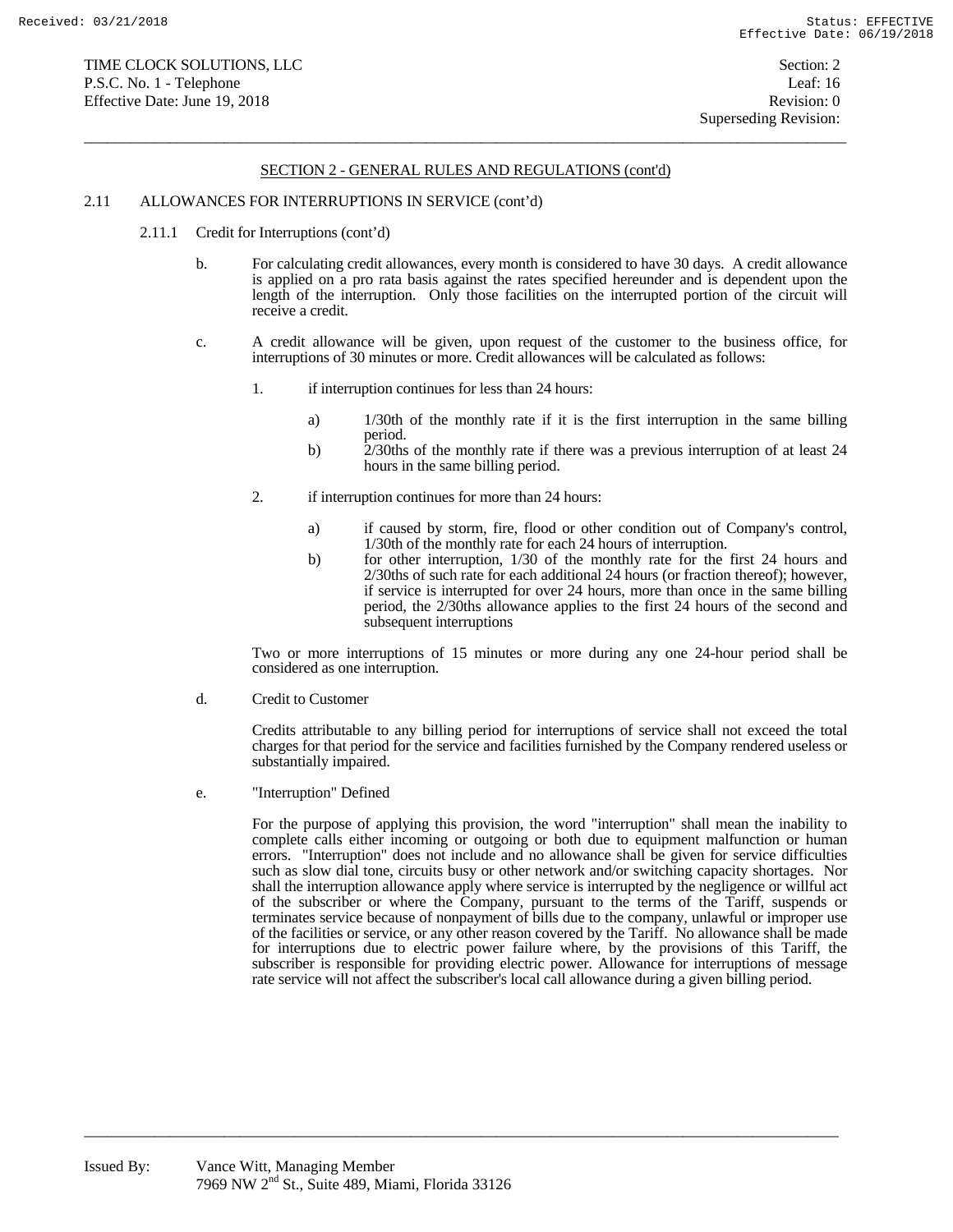$\overline{a}$  , and the state of the state of the state of the state of the state of the state of the state of the state of the state of the state of the state of the state of the state of the state of the state of the state o

### 2.11 ALLOWANCES FOR INTERRUPTIONS IN SERVICE (cont'd)

2.11.2 Limitations on Credit Allowances

No credit allowance will be made for:

- a. interruptions due to the negligence of, or non-compliance with the provisions of this Tariff, by any party other than the Company, including but not limited to the customer, authorized user, or other common carriers connected to, or providing service connected to, the service of the Company or to the Company's facilities;
- b. interruptions due to the failure or malfunction of non-Company equipment, including service connected to customer provided electric power;
- c. interruptions of service during any period in which the Company is not given full and free access to its facilities and equipment for the purpose of investigating and correcting interruptions;
- d. interruptions of service during any period when the customer has released service to the Company for maintenance purposes or for implementation of a customer order for a change in service arrangements;
- e. interruptions of service due to circumstances or causes beyond the control of the Company.

## 2.12 AUTOMATIC NUMBER IDENTIFICATION

#### 2.12.1 Regulations

 The Company will provide Automatic Number Identification (ANI) associated with an intrastate service, by tariff, to any entity (ANI recipient), only under the following terms and conditions:

- a. The ANI recipient or its designated billing agent may use or transmit ANI information to third parties for billing and collection, routing, screening, ensuring network performance, and completion of a telephone subscriber's call or transaction, or for performing a service directly related to the telephone subscriber's original call or transaction.
- b. The ANI recipient may offer to any telephone subscriber with whom the ANI recipient has an established customer relationship, a product or service that is directly related to products or service previously purchased by the telephone subscriber from the ANI recipient.
- c. The ANI recipient or its designated billing agent is prohibited from utilizing ANI information to establish marketing lists or to conduct outgoing marketing calls, except as permitted by the preceding paragraph, unless the ANI recipient obtains the prior written consent of the telephone subscriber permitting the use of ANI information for such purposes. The foregoing provisions notwithstanding, no ANI recipient or its designated billing agent may utilize ANI information if prohibited elsewhere by law.
- d. The ANI recipient or its designated billing agent is prohibited from reselling, or otherwise disclosing ANI information to any other third party for any use other than those listed in Provision 1, unless the ANI recipient obtains the prior written consent of the subscriber permitting such resale or disclosure.
- e. Telephone Corporations must make reasonable efforts to adopt and apply procedures designed to provide reasonable safeguards against the aforementioned abuses of ANI.
- f. Violation of any of the foregoing terms and conditions by any ANI recipient other than a Telephone Corporation shall result, after a determination through the Commission's complaint process, in suspension of the transmission of ANI by the Telephone Corporation until such time as the Commission receives written confirmation from the ANI recipient that the violations have ceased or have been corrected. If the Commission determines that there have been three or more separate violations in a 24 month period, delivery of ANI to the offending party shall be terminated under terms and conditions determined by the Commission.

### 2.12.2 Terms and Conditions

 Violation of any of the foregoing terms and conditions by a Telephone Corporation may result in Commission prosecution of penalty and enforcement proceedings pursuant to Section 24, 25 and 26 of the Public Service Law.